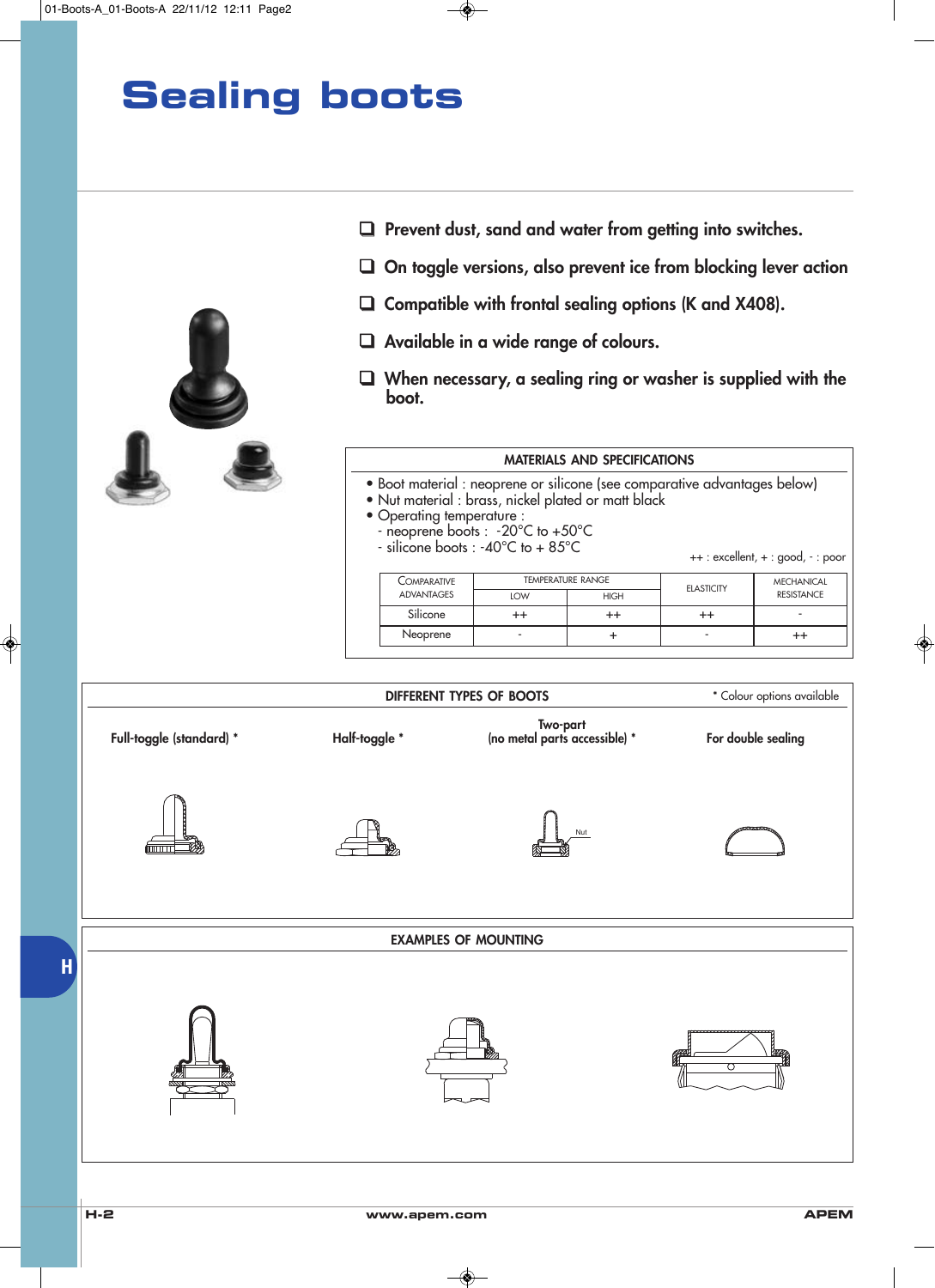#### For bushing Ø 6 x 0.75 (.236 x 0.75) - 5500 series 11 (.433) AC.FLATS 13.40 (.527) (.472 DIA) ø12.00 13.40 (.527) NUT Knurled Nickel plated Knurled Matt black FULL-TOGGLE SILICONE BOOTS **Black** N32161005 (U1341) N32162005 (U1341-6) N3216V005 (U1341-3) N3216B005 (U1341-7) N32161002 (U1343) N32162002 (U1343-6) N3216V002 (U1343-3) N3216B002 (U1343-7) Hex Nickel plated Hex Matt black N32121005 (U1302) N32122005 (U1302-6) N3212V005 (U1302-3) N3212B005 (U1302-7) N32121002 (U1304) N32122002 (U1304-6) N3212V002 (U1304-3) N3212B002 (U1304-7) Red Green White For bushing Ø 6,35-40NS (1/4-40UNS) - 5000 and 11000 series NUT FULL-TOGGLE SILICONE BOOTS



| <b>NUT</b>    | <b>FULL-TOGGLE SILICONE BOOTS</b> |             |             |               |  |
|---------------|-----------------------------------|-------------|-------------|---------------|--|
|               | Black                             | Red         | Green       | White         |  |
| Knurled       | N33161005                         | N33162005   | N3316V005   | N3316B005     |  |
| Nickel plated | (U1331)                           | $(U1331-6)$ | $(U1331-3)$ | $(U1331 - 7)$ |  |
| Knurled       | N33161002                         | N33162002   | N3316V002   | N3316B002     |  |
| Matt black    | (U1333)                           | $(U1333-6)$ | $(U1333-3)$ | $(U1333-7)$   |  |
| Hex           | N33121005                         | N33122005   | N3312V005   | N3312B005     |  |
| Nickel plated | (U1229)                           | $(U1229-6)$ | $(U1229-3)$ | $(U1229-7)$   |  |
| Hex           | N33121002                         | N33122002   | N3312V002   | N3312B002     |  |
| Matt black    | (U1231)                           | $(U1231-6)$ | $(U1231-3)$ | $(U1231 - 7)$ |  |





### For bushing Ø 6,35-40NS (1/4-40UNS) - 5000 and 11000 series

| <b>BOOTS SUPPLIED AS 2 SEPARATE PARTS</b> |                          |                          |  |  |  |
|-------------------------------------------|--------------------------|--------------------------|--|--|--|
| <b>NEOPRENE</b>                           | <b>SILICONE</b>          |                          |  |  |  |
| Black                                     | White<br>Red<br>Green    |                          |  |  |  |
| N33136119<br>(U5149)                      | N33137119<br>$(U5149-6)$ | N3313B119<br>$(U5149-7)$ |  |  |  |



Once the boot is mounted onto the panel, no switch metal part is accessible any more.

#### For bushing Ø 10 x 0.75 (.393 x 0.75) - 10600 series

| <b>KNURLED NUT</b> | <b>FULL-TOGGLE SILICONE BOOTS</b> |                          |                          |                          |  |  |
|--------------------|-----------------------------------|--------------------------|--------------------------|--------------------------|--|--|
|                    | Black                             | Red                      | Green                    | White                    |  |  |
| Nickel plated      | N34151005<br>(U1612)              | N34152005<br>$(U1612-6)$ | N3415V005<br>$(U1612-3)$ | N3415B005<br>$(U1612-7)$ |  |  |
| Matt black         | N34151002<br>(U1614)              | N34152002<br>$(U1614-6)$ | N3415V002<br>$(U1614-3)$ | N3415B002<br>$(U1614-7)$ |  |  |



| For bushing Ø 11,9-32 NS (15/32-32NS) - 12000, 5000M, 3500 and 6000 series |  |
|----------------------------------------------------------------------------|--|
|----------------------------------------------------------------------------|--|



| <b>HEX NUT</b> | <b>FULL-TOGGLE SILICONE BOOTS</b> |                          |                          |                            |  |
|----------------|-----------------------------------|--------------------------|--------------------------|----------------------------|--|
|                | Black                             | Red                      | Green                    | White                      |  |
| Nickel plated  | N35111005<br>(U1031)              | N35112005<br>$(U1031-6)$ | N3511V005<br>$(U1031-3)$ | N3511B005<br>$(U1031 - 7)$ |  |
| Matt black     | N35111002<br>(U1024)              | N35112002<br>$(U1024-6)$ | N3511V002<br>$(U1024-3)$ |                            |  |



**H**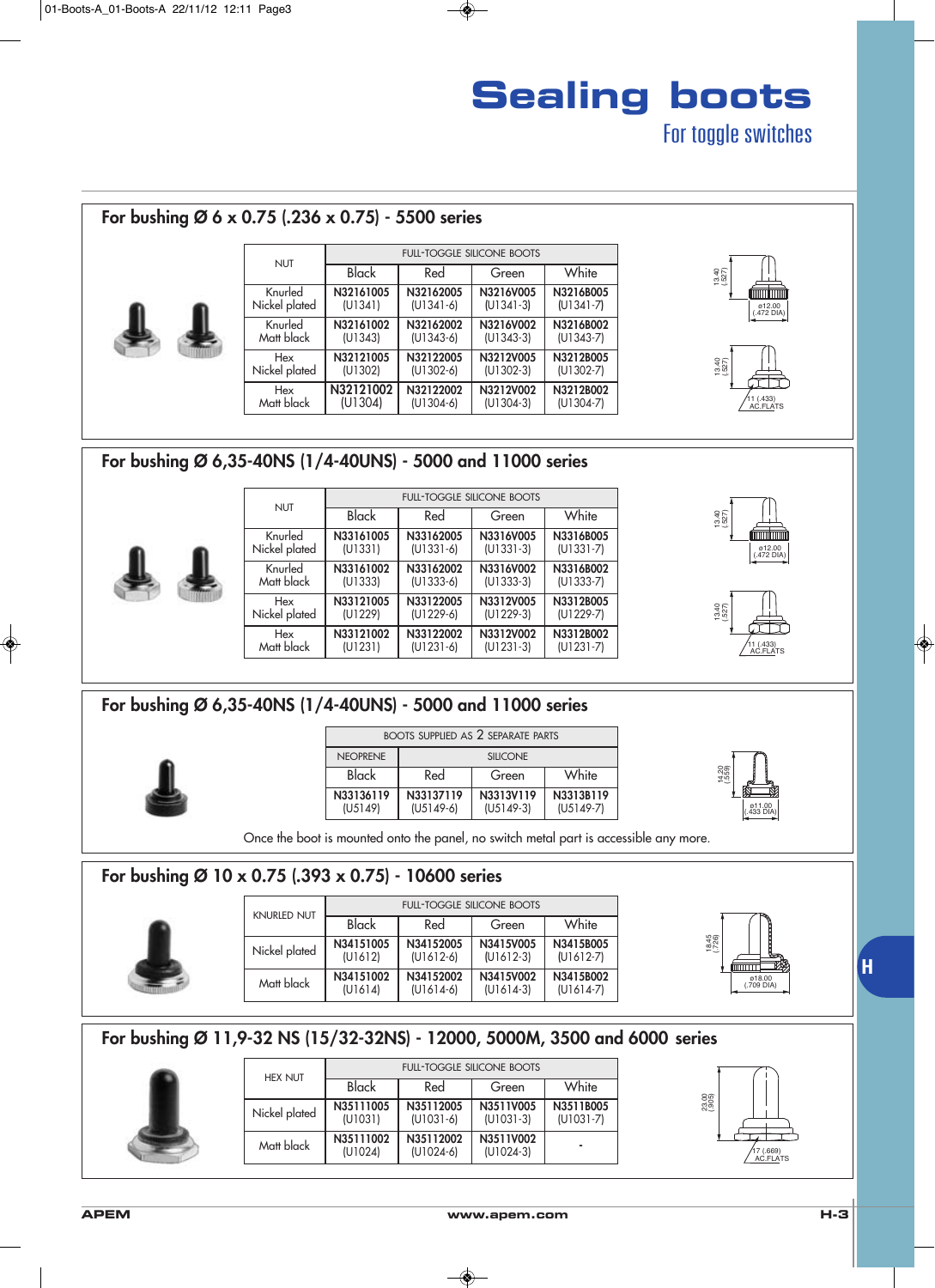

### For bushing Ø 11,9-32 NS (15/32-32NS) - 12000, 3500 and 6000 series



| <b>HEX NUT</b> | <b>HALF-TOGGLE SILICONE BOOTS</b> |                                                      |                          |                          |  |
|----------------|-----------------------------------|------------------------------------------------------|--------------------------|--------------------------|--|
|                | Black                             | Red                                                  | Green                    | White                    |  |
| Nickel plated  | N35111015<br>(U1600)              | N35112015<br>N3511V015<br>$(U1600-6)$<br>$(U1600-3)$ |                          | N3511B015<br>$(U1600-7)$ |  |
| Matt black     | N35111012<br>(U1602)              | N35112012<br>$(U1602-6)$                             | N3511V012<br>$(U1602-3)$ | ۰                        |  |

### 11.20 (.440) AC.FLATS 17 (.669)

### For bushing Ø12 x 0.75 SI (.472x.075 IS) - 12000, 3500, 3600 and 600 series



| <b>FULL-TOGGLE BLACK NEOPRENE BOOT</b> |         |  |  |
|----------------------------------------|---------|--|--|
| N36346009                              | (U2252) |  |  |
|                                        |         |  |  |



### For bushing Ø12 x 0.75 SI (.472x.075 IS) - 600 series with -5 long lever



FULL-TOGGLE BLACK NEOPRENE BOOT





### For bushing Ø12 x 0.75 SI (.472x.075 IS) - 4450, 4650 and 1600 series



| <b>HEX NUT</b> | <b>FULL-TOGGLE BLACK NEOPRENE BOOTS</b> |  |  |  |
|----------------|-----------------------------------------|--|--|--|
| Nickel plated  | N36116045 (U09)                         |  |  |  |
| Matt black     | N36116042 (U223)                        |  |  |  |



### **H** For bushing Ø 12 x 0.75 SI (.472x.075 IS) - 600H, 660, 1000, 1500 and 3600



| <b>HEX NUT</b> | <b>FULL-TOGGLE SILICONE BOOTS</b>                |                                         |                          |                          |  |  |
|----------------|--------------------------------------------------|-----------------------------------------|--------------------------|--------------------------|--|--|
|                | Black                                            | Red                                     | Green                    | White                    |  |  |
| Nickel plated  | N36111005<br>(U1565)                             | N36112005<br>N3611V005<br>$(U1565-6)$   |                          | N3611B005<br>$(U1565-7)$ |  |  |
| Matt black     | N36111002<br>N36112002<br>$(U1567-6)$<br>(U1567) |                                         | N3611V002<br>$(U1567-3)$ |                          |  |  |
|                |                                                  | <b>FULL-TOGGLE BLACK NEOPRENE BOOTS</b> |                          |                          |  |  |
| Nickel plated  |                                                  | N36116005                               | (U851)                   |                          |  |  |
| Matt black     |                                                  | N36116002                               | (U853)                   |                          |  |  |

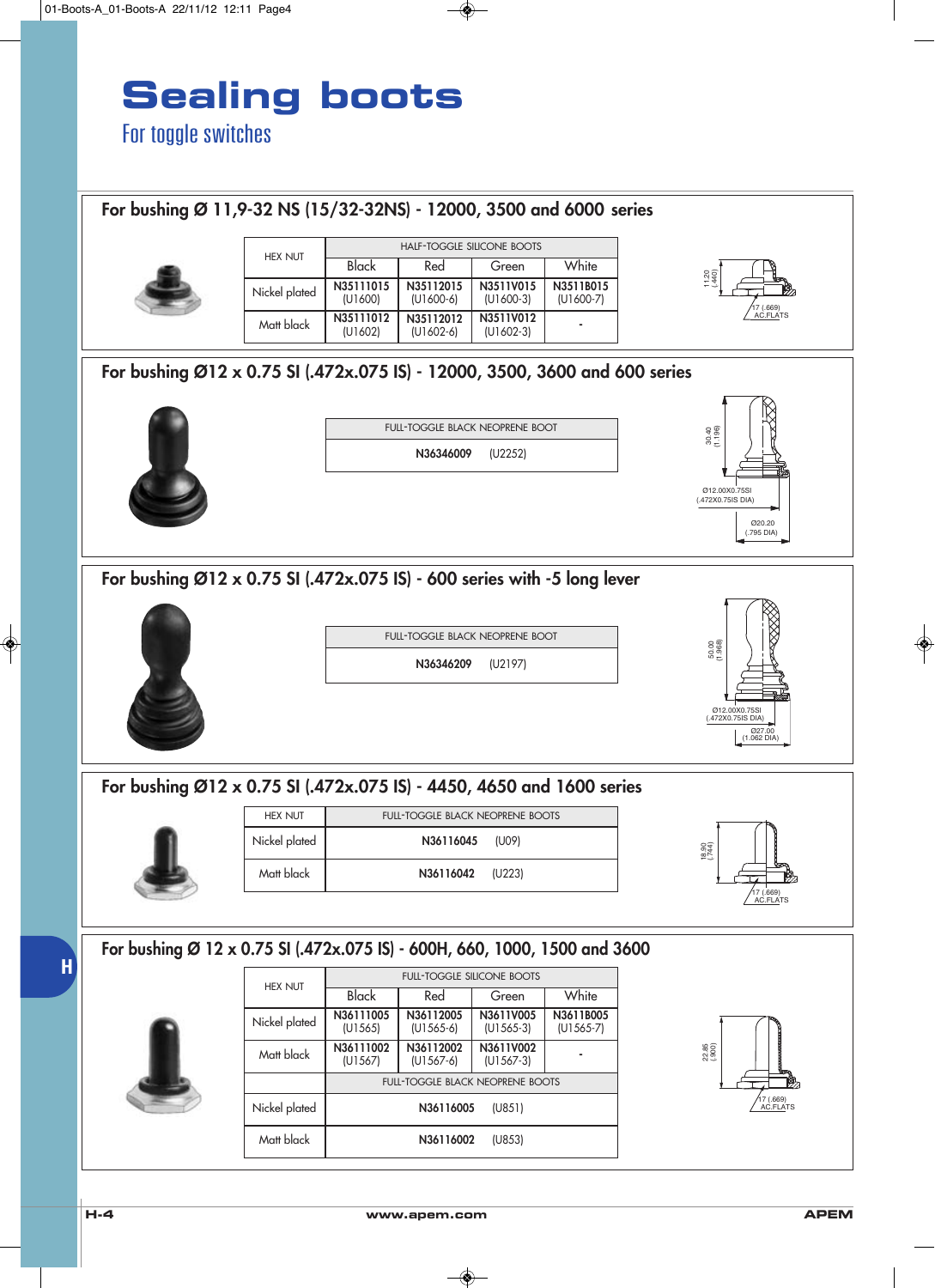For toggle switches or pushbutton switches

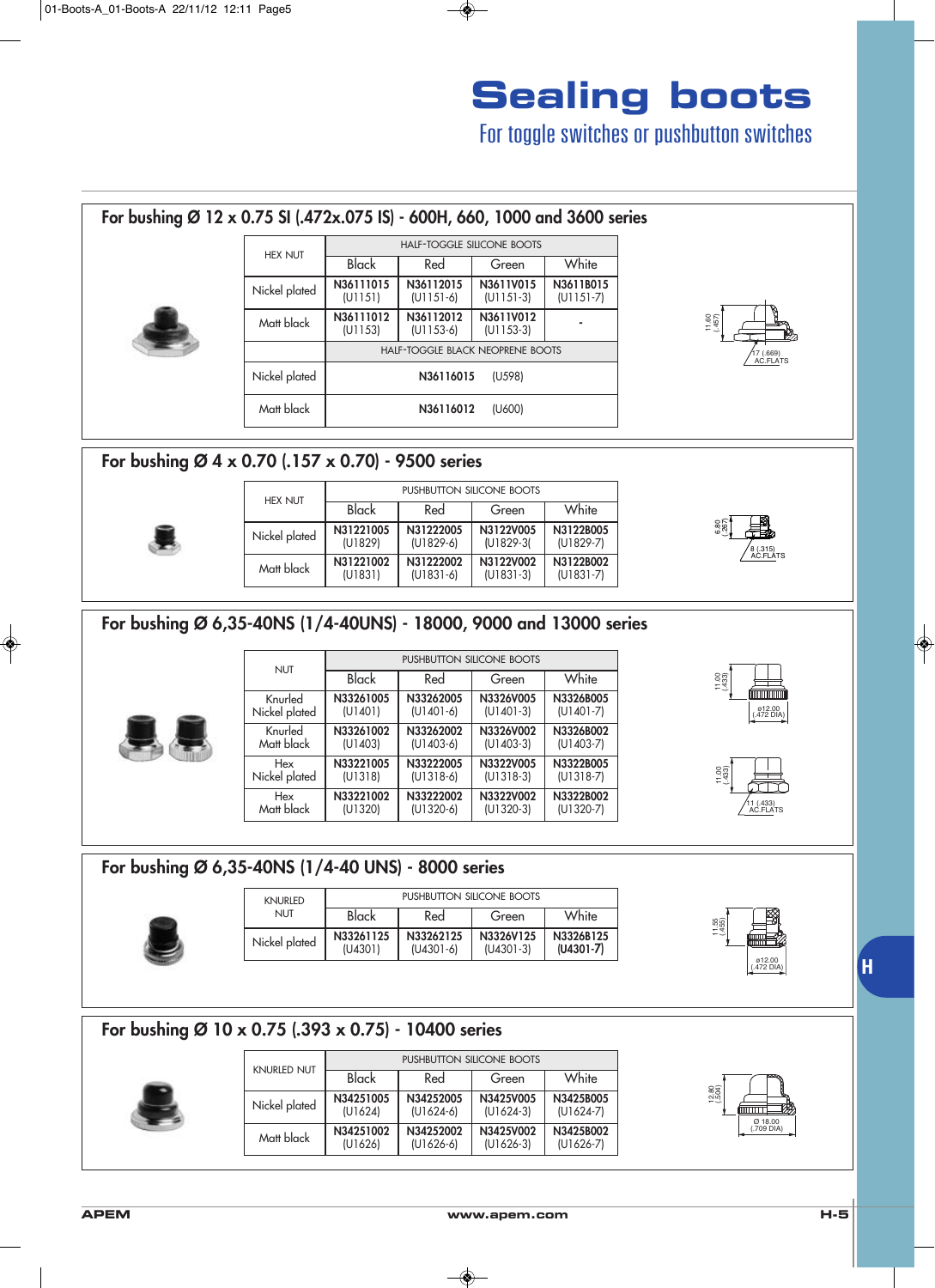### For bushing Ø 11,9-32 NS (15/32-32UNS) - 13000X778, 13000X768 and 8000-6X934 series

PUSHBUTTON SILICONE BOOTS

N3621B005 (U1654-7)



| <b>HEX NUT</b> | PUSHBUTTON SILICONE BOOTS |                         |                         |                         |  |
|----------------|---------------------------|-------------------------|-------------------------|-------------------------|--|
|                | Black                     | Red                     | Green                   | White                   |  |
| Nickel plated  | N35211005<br>(U589)       | N35212005<br>$(U589-6)$ | N3521V005<br>$(U589-3)$ | N3521B005<br>$(U589-7)$ |  |
| Matt black     | N35211002<br>(U590)       | N35212002<br>$(U590-6)$ | N3521V002<br>$(U590-3)$ |                         |  |



For long plunger (-9) care should be taken over the panel thickness.

#### For bushing Ø 12 x 0.75 SI (.472x.075 IS) - 1200, 4700 and 4800 series

|  | <b>HEX NUT</b> |                      |                          |                                 |                        |  |  |
|--|----------------|----------------------|--------------------------|---------------------------------|------------------------|--|--|
|  |                | <b>Black</b>         | Red                      | Green                           | White                  |  |  |
|  | Nickel plated  | N36211005<br>(U1654) | N36212005<br>$(U1654-6)$ | N3621V005<br>$(U1654-3)$        | N3621B00<br>$(U1654-7$ |  |  |
|  | Matt black     | N36211002<br>(U1656) | N36212002<br>$(U1656-6)$ | N3621V002<br>$(U1656-3)$        |                        |  |  |
|  |                |                      |                          | PUSHBUTTON BLACK NEOPRENE BOOTS |                        |  |  |
|  | Nickel plated  |                      | N36216005                | (U31)                           |                        |  |  |
|  | Matt black     |                      | N36216002                | (U225)                          |                        |  |  |
|  | Chrome plated  |                      | N36216001                | (U224)                          |                        |  |  |



#### For double sealing on IP and IB-IS series

| SILICONE BOOT |         |
|---------------|---------|
| Transparent   | U5125   |
| Blue          | U5125-1 |
| Black         | U5125-2 |
| Red           | U5125-6 |



Operating temperature : -40°C to +85°C

The flat seal or O-Ring supplied with the switch should not be used with this boot.

#### For double sealing on IA seriesa



| SILICONE BOOT |       |  |
|---------------|-------|--|
| Black         | U6602 |  |
| Yellow        | U6605 |  |
| Red           | U6606 |  |



**H**

### For AV series (models with Ø 19 mm bushing)



| SILICONE BOOT |         |
|---------------|---------|
| Black         | U2187-2 |
| Green         | U2187-3 |
| Grey          | U2187-4 |
| Yellow        | U2187-5 |
| Red           | U2187-6 |
| White         | U2187-7 |
| Transparent   | U2187-8 |

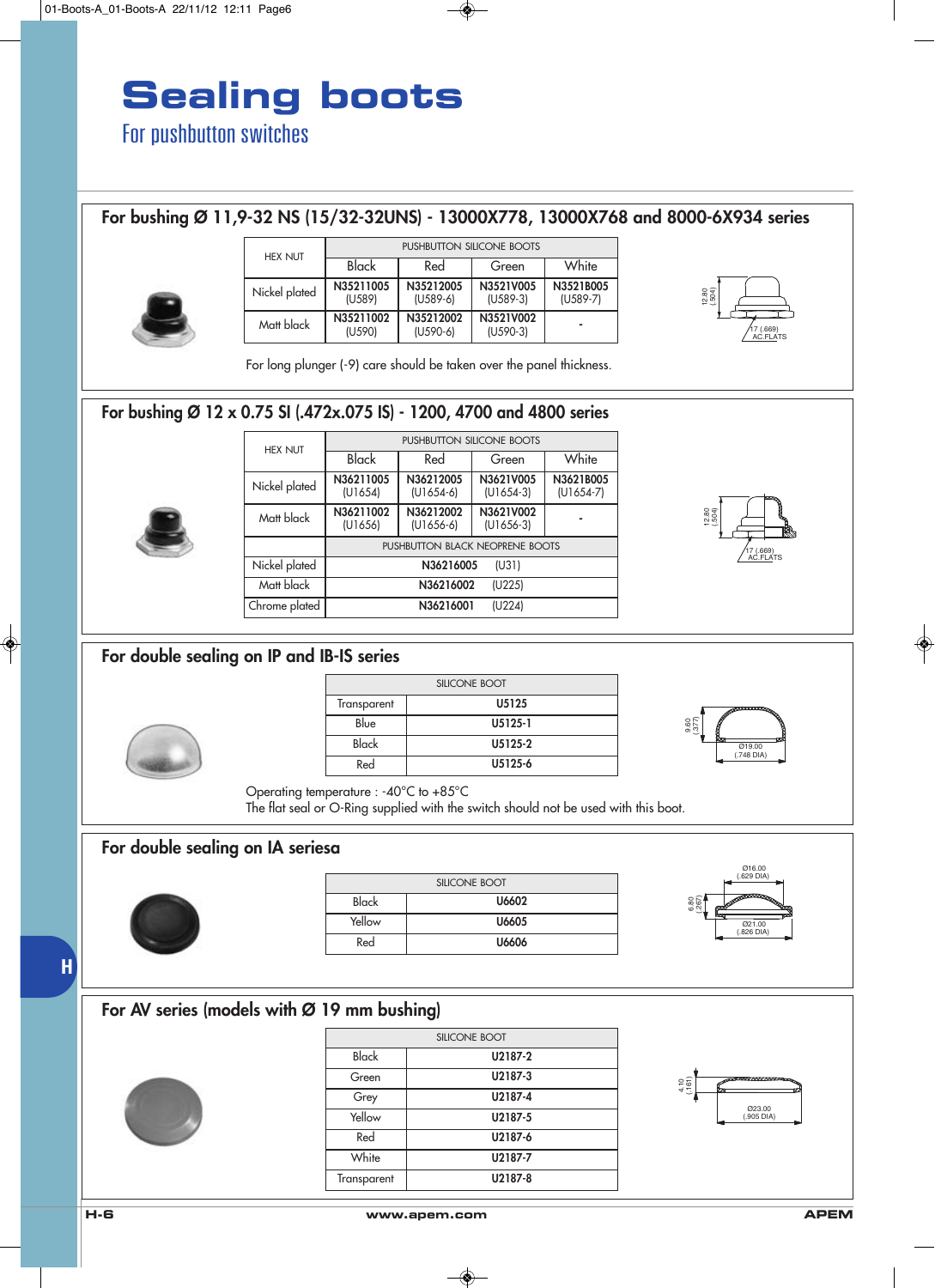For pushbutton switches or rocker switches